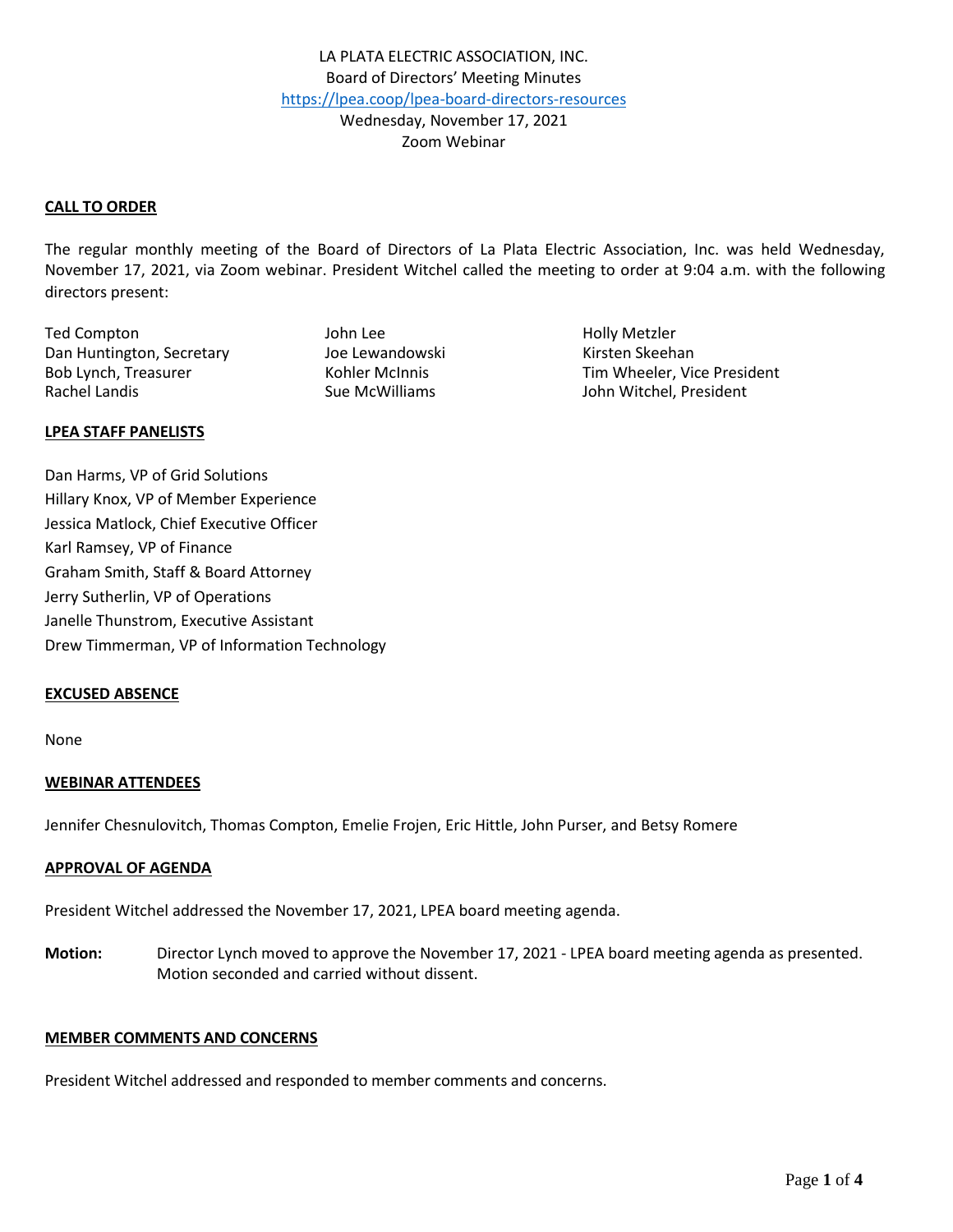## **CONSENT BOARD ITEMS (9:13am)**

President Witchel addressed the Consent Board Items.

**Motion:** Director McInnis moved to approve the Consent Board Items: The October Board of Directors' meeting minutes, accepting new members, Capital Credits, monthly write-offs, director travel and training requests, and director expense approval. Motion seconded and carried without dissent.

#### **CEO AND STAFF REPORTS**

#### **DIVISION DASHBOARDS (9:14am)**

CEO Matlock reported on key performance indicators for safety, reliability, finance, communications and outreach, beneficial electrification, and information technology. The division dashboard was made public prior to the board meeting. CEO Matlock and staff members took questions and suggestions related to discussed topics.

### **FINANCE REPORT UPDATE (9:49am)**

VP of Finance Ramsey addressed the October 2021 financials. All financial goals were met in October except for cash reserves, which were at 14.5%, lower than the board approved range of 16-20% due to the quarterly debt payment to CFC and Capital Credit retirements. It was noted that equity percentage was higher than the board approved goal of 45-50% and that this target range will be reviewed and most likely changed in 2022. VP Ramsey took questions from board members.

#### **BOARD ACTION AGENDA**

#### **SB19-107 (10:20am)**

Attorney Smith addressed the SB19-107 Act. In 2019 the Colorado General Assembly enacted SB19-107 (Act), which allowed cooperative electric associations to expand their existing electrical rights-of-way to include commercial broadband communication through a statutorily described process. LPEA's rights under this Act would support LPEA's Broadband Communications Strategic Goal. Attorney Smith took all questions from board members.

| <b>Motion:</b>   | Director Skeehan moved to approve Resolution 2021-19; SB19-107 Authorization. Motion seconded.<br>Discussion ensued on the blanket motion and deadlines. |
|------------------|----------------------------------------------------------------------------------------------------------------------------------------------------------|
| <b>Previous</b>  | Director Huntington moved the previous question. Motion seconded and carried without                                                                     |
| <b>Question:</b> | dissent.                                                                                                                                                 |
| <b>Motion</b>    | Motion carried 11-1 with Directors Compton, Huntington, Landis, Lee, Lewandowski, Lynch, Metzler,                                                        |
| Resumed:         | McInnis, Skeehan, Wheeler, and Witchel in favor and Director McWilliams opposed.                                                                         |

## **ROUND UP FOUNDATION DIRECTOR RECOMMENDATIONS (11:11am)**

VP of Member Experience Knox addressed the Round Up Foundation director appointments for 2022. President Witchel and Director Landis recused themselves due to personal conflicts.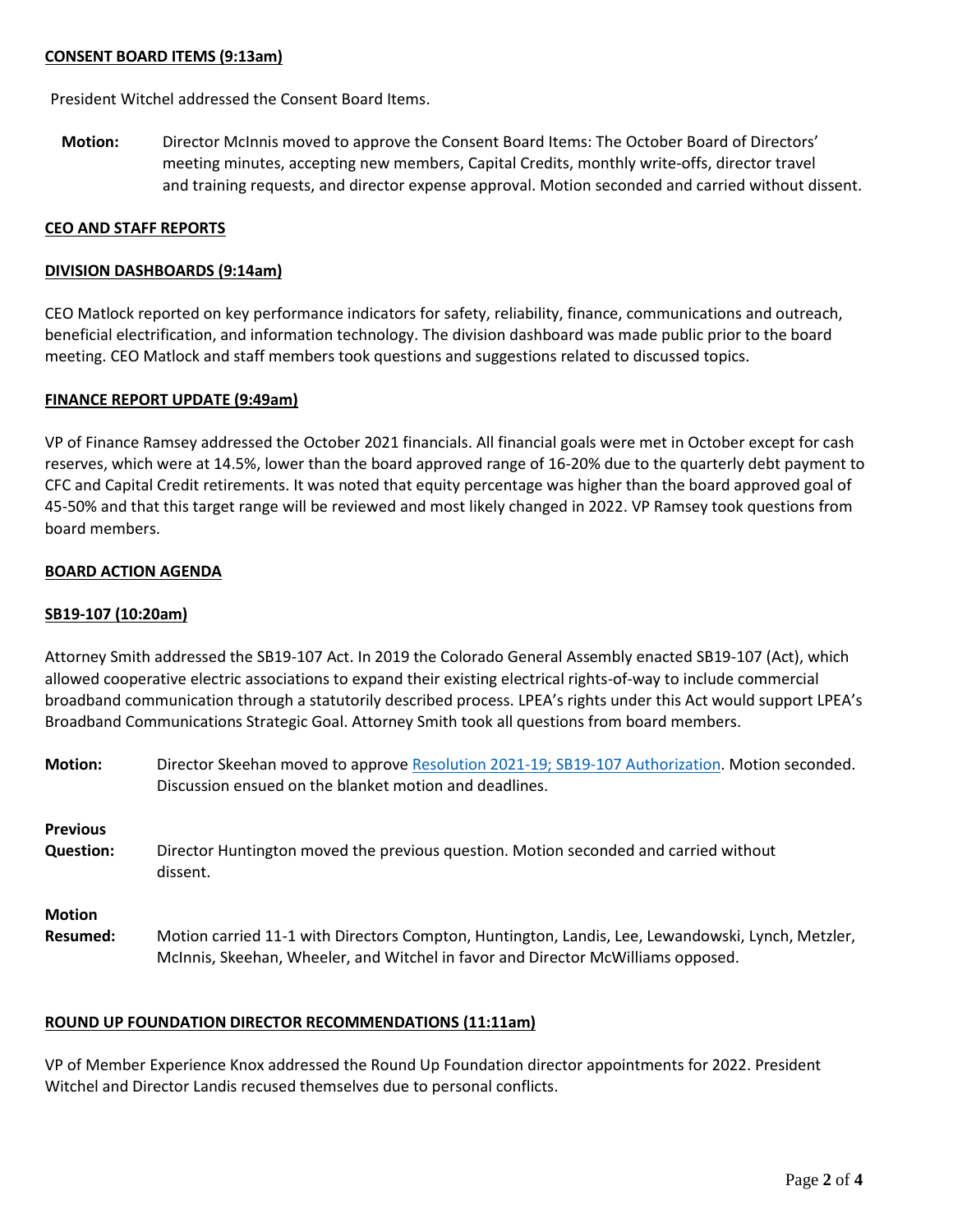**Motion:** Director Wheeler moved to reappoint Cara Cropp, Naomi Dobbs, Betsy Romere, and Jessica Wheeler to the Round Up Foundation Board and to appoint Leonard Martinez in place of Kristi Smith for District 1. Motion seconded and carried 9-0. Directors Landis and Witchel recused themselves from the vote. Director McWilliams was not present for the vote.

## **FINANCE AND AUDIT COMMITTEE UPDATE (11:17am)**

Referring to the written Finance and Audit Committee (FAC) report, Committee Chair Lynch gave a brief update on the Finance and Audit Committee.

## **2022 BUDGETED FINANCIAL STATEMENTS REVIEW (11:18am)**

VP Ramsey presented on the 2022 budgeted financial statements review. The 2022 budget meets the board's approved financial goals. VP Ramsey discussed 2022 budget highlights and 2022 budget board actions. The 2022 budgeted operating expenses are within 1% of the 2021 budget, and capital expenditures are 6% lower than the 2021 budget. VP Ramsey took questions and suggestions from board members.

### **2022 CAPITAL WORK PLAN REVIEW (11:34am)**

VP Ramsey and VP Harms addressed the 2022 Capital Work Plan Review. VP Ramsey and VP Harms took questions and suggestions from board members regarding the 2022 Capital Work Plan.

### **RESOLUTION 2021-20; 2022 BUDGET (11:47am)**

President Witchel addressed Resolution 2021-20; 2022 Budget. VP Harms answered pre-submitted questions from Director Skeehan and other board members.

**Motion:** Director Lynch moved to adopt [Resolution 2021-20; 2022 Budget](https://www.lpea.coop/sites/default/files/2021-11/Resolution%202021-20%20-%202022%20Budget.pdf) as presented. Motion seconded and carried without dissent. Director McWilliams was not present to vote.

## **ATTORNEY UPDATE OF FERC, ADAMS COUNTY, AND COPUC ACTIONS (12:30 PM)**

Matthew Larson, Outside Counsel for LPEA, advised on the status of the cases related to Tri-State's wholesale electric rates and exit fee at the Federal Energy Regulatory Commission (FERC), the Colorado Public Utilities Commission (CoPUC), and Adams County District Court. Attorney Larson took questions from board members.

## **EXECUTIVE SESSION (12:35pm)**

President Witchel requested a motion to move into executive session to discuss litigation matters with legal counsel.

Director McInnis was recused from the Tri-State discussion during the executive session due to being a member of Tri-State's Board of Directors.

**Motion:** Director Compton moved to enter executive session to discuss an attorney update of FERC, Adams County, and CoPUC Actions. Motion seconded and carried without dissent. Director McWilliams was not present to vote.

The board remained in executive session from 12:35 p.m. – 1:29 p.m.